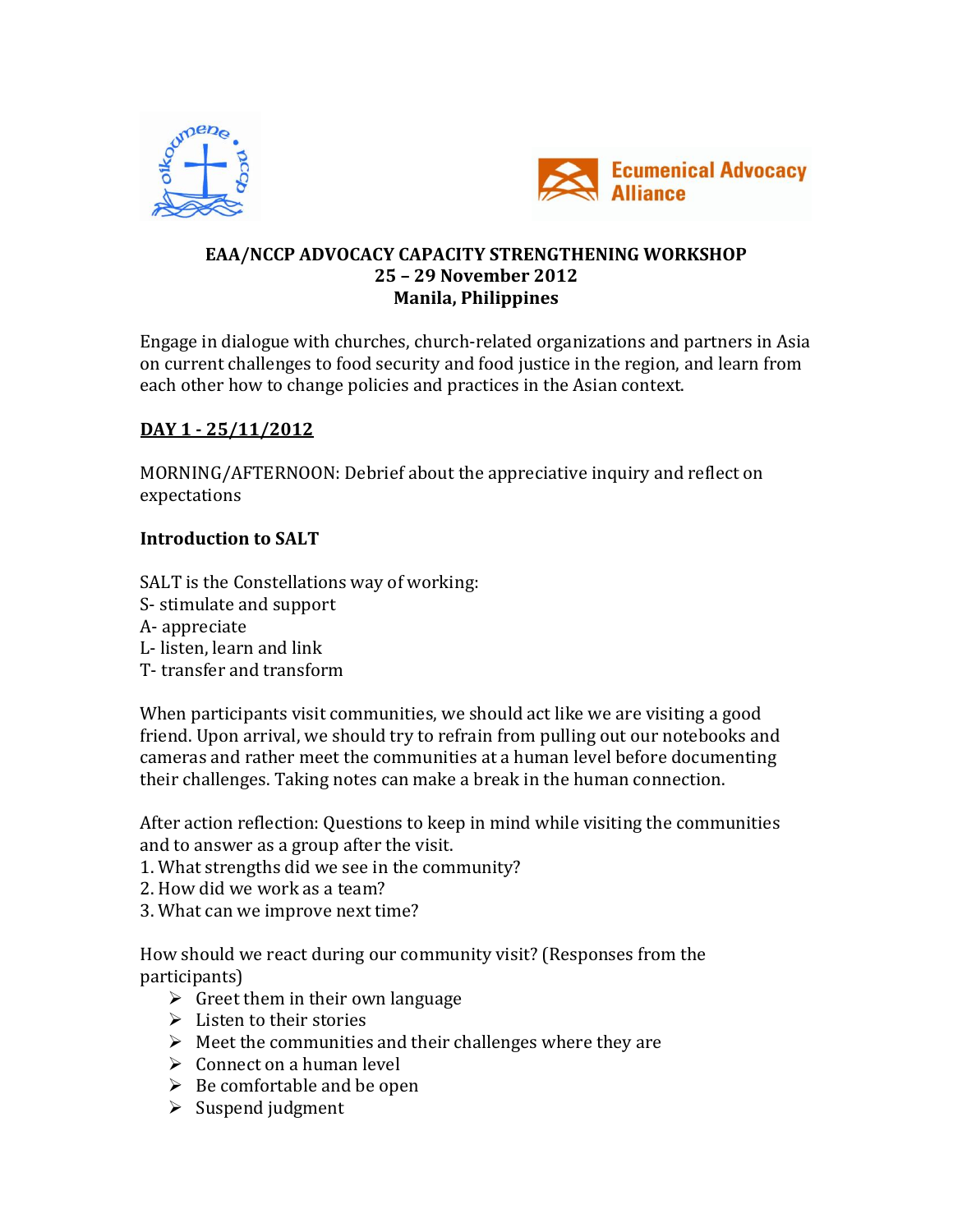- $\triangleright$  Practice cultural sensitivity
- $\triangleright$  Be aware that the solutions are already within the community

Departure for Worship Services in the Community and Exposure Visits Community Exposure Profile

#### **Group 1 - KALINGAP MARIKINA WATERSHED ASSOCIATION**

Location: Sitio San Joseph, Barangay San Jose, Antipolo City

Brief Community Profile: Sitio (sub-village) San Joseph is an upland area in Barangay (village) San Jose, Antipolo City in Rizal Province, some 29 kilometres east of Metro Manila. Antipolo is where 60% of the Marikina Watershed lies. The village has some 500 resident families earning an average annual income of P36, 000 by selling the produce from their small land (as caretakers), from charcoal making and odd jobs like laundry, construction, house help and vending. Most of them cannot afford to send their children to high school. Electrical service is limited and expensive. Residents get their water supply for drinking and other household needs from nearby springs and rivers.

In April 2009, the Kalingap Marikina Watershed Association, a church peopleinitiated program was convened that established an agro-forestry demo farm project utilizing organic/natural/ sustainable agricultural methods in Sitio San Joseph. Hoping to replicate the technology in neighboring areas, it aims to improve economic sufficiency of the beneficiaries and in the long run, restore and preserve the Marikina Watershed area.

Thus a movement called Kalingap Marikina Watershed was born. The Kalingap Demo Farm & Training Center can be found in Purok Panusugin, Sitio San Joseph within the Marikina Watershed that covers five municipalities and one city of Rizal Province (San Mateo, Rodriguez, Tanay, Baras and Antipolo City) with a total land area of 28,000 hectares. The Kalingap Marikina Watershed advocates to Save the Marikina Watershed because of the massive destruction and pollution wrought by man.

The call to protect, restore, to SAVE THE MARIKINA WATERSHED became an URGENT rallying call both by government and NGOs as well as churches and schools in the aftermath of the supertyphoon 'Ondoy' tragedy in 2009. It is envisioned to be a multipartner response, especially of church people, to live out the call to be stewards of God's creation and restore the integrity of creation in general, and the Marikina watershed in particular.

#### **Group 2 - SITIO DALANDANAN, BARANGAY TUNGKONG MANGGA**

Location: San Jose Del Monte (SJDM), Bulacan

Brief Community Profile: Barangay (village) Tungkong Mangga is part of the City of San Jose del Monte, province of Bulacan. This is the first municipality of Bulacan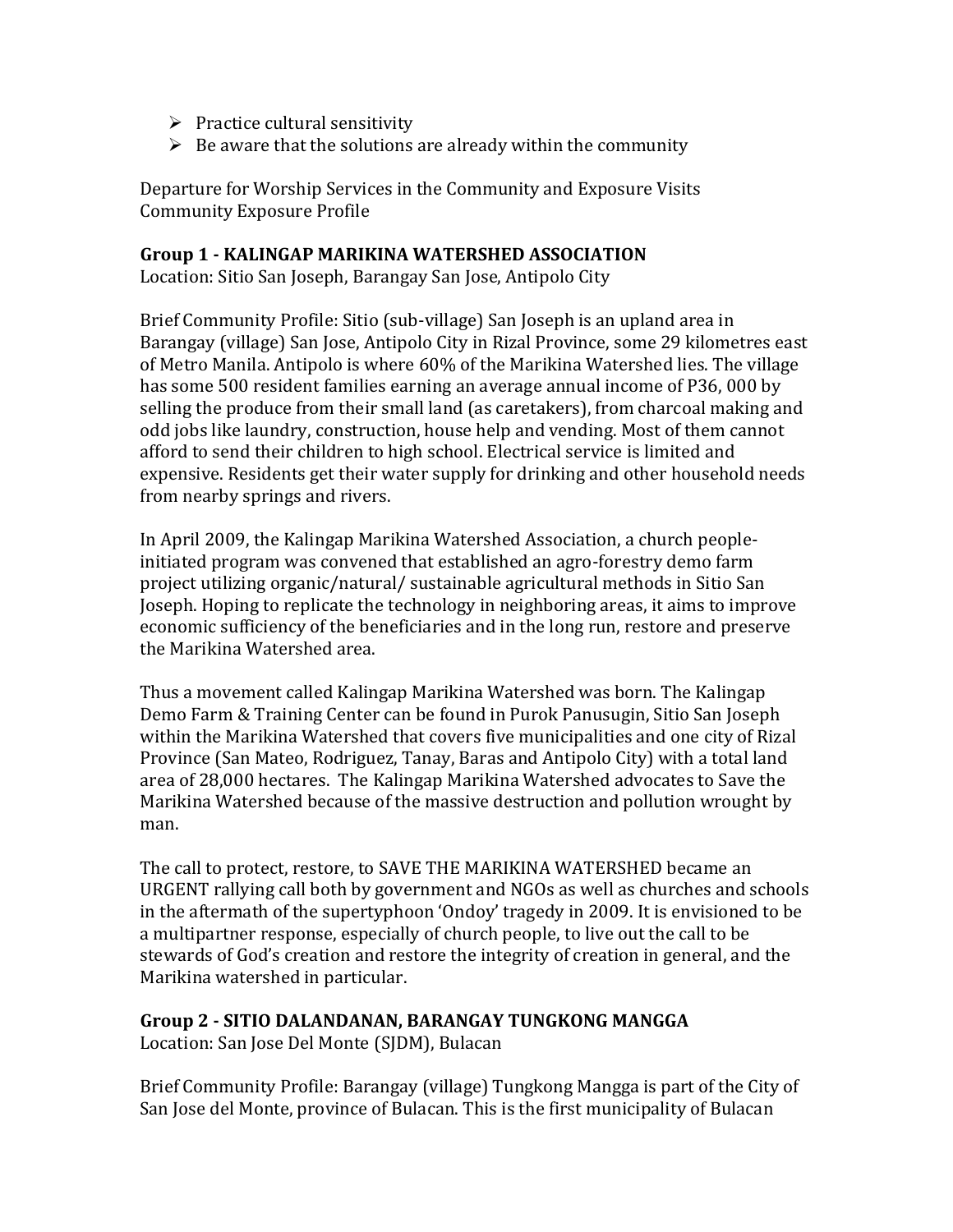from Metro Manila particularly Quezon City. The area is a combination of plains, mountains and streams that is very suitable for farming like mangoes, bananas, jackfruit, rice, corn, vegetables and other agricultural plants. The farmers in the village started tilling the land since 1953 or even earlier. It is also the biggest among 59 barangays of SJDM. It is about 28 kilometers from Manila.

#### Samahang Magsasaka ng Dalandanan (SAMAGDA)

Sityo Dalandanan is the second peasant community that can be reached from Tungkong Mangga proper. It can be reached 15-20 minutes via tricycle. The rough road is worst because Araneta family doesn't allow it to be repaired. There are more or less 70 families living in the area. Fruits and vegetables are their primary products that are sold in Tungkong Mangga market or in Grotto. The SAMAGDA was founded in 2009.

At present, the people of Sitio Dalandanan are facing threat of eviction from their own farms because of the \$1.6 billion Metro Railway Transit Line 7 (MRT 7) project linking North Edsa to San Jose Del Monte, Bulacan of San Miguel Group. SMG is chaired by President Noynoy Aquino's uncle, Eduardo "Danding" Cojuangco Jr.

#### **Group 3 - SITIOS SAN ISIDRO AND SITIO RICAFORT, BARANGAY TUNGKONG MANGGA**

Location: San Jose Del Monte (SJDM) City, Bulacan

Brief Community Profile: Barangay (village) Tungkong Mangga is part of the City of San Jose del Monte in the province of Bulacan. This is the first municipality of Bulacan from Metro Manila particularly Quezon City. The area is a combination of plains, mountains and streams that is very suitable for farming like mangoes, bananas, jackfruit, rice, corn, vegetables and other agricultural plants. The farmers in the village started tilling the land since 1953 or even earlier. It is also the biggest among 59 barangays of SJDM. It is about 28 kilometers from Manila.

#### Sandigan Samahang Magsasaka (SASAMAG)

Sitio (sub-village) San Isidro, also known as Baryo Bisaya, is the first sitio that we reach from the highway. SASAMAG, founded in 1993, is the peasant organization in this area. There are more or less 200 families that live and farm here. Their primary products are fruits and vegetables sold in Tungkong Mangga market or Grotto, either by themselves or through a buyer. This is the primary source of income of the farmers here.

Tungkong Mangga Upland Farmers Association Inc. (TMUFAI)

Sitio Ricafort is the last sitio in Tungkong Manggawhich is mountainous. It can be reached via tricycle ride of about 30-40 minutes from the highway. The road is rendered unpassable even by light vehicles during heavy rains because the road is totally damaged. There are about 156 households in the area. Of these, 78 are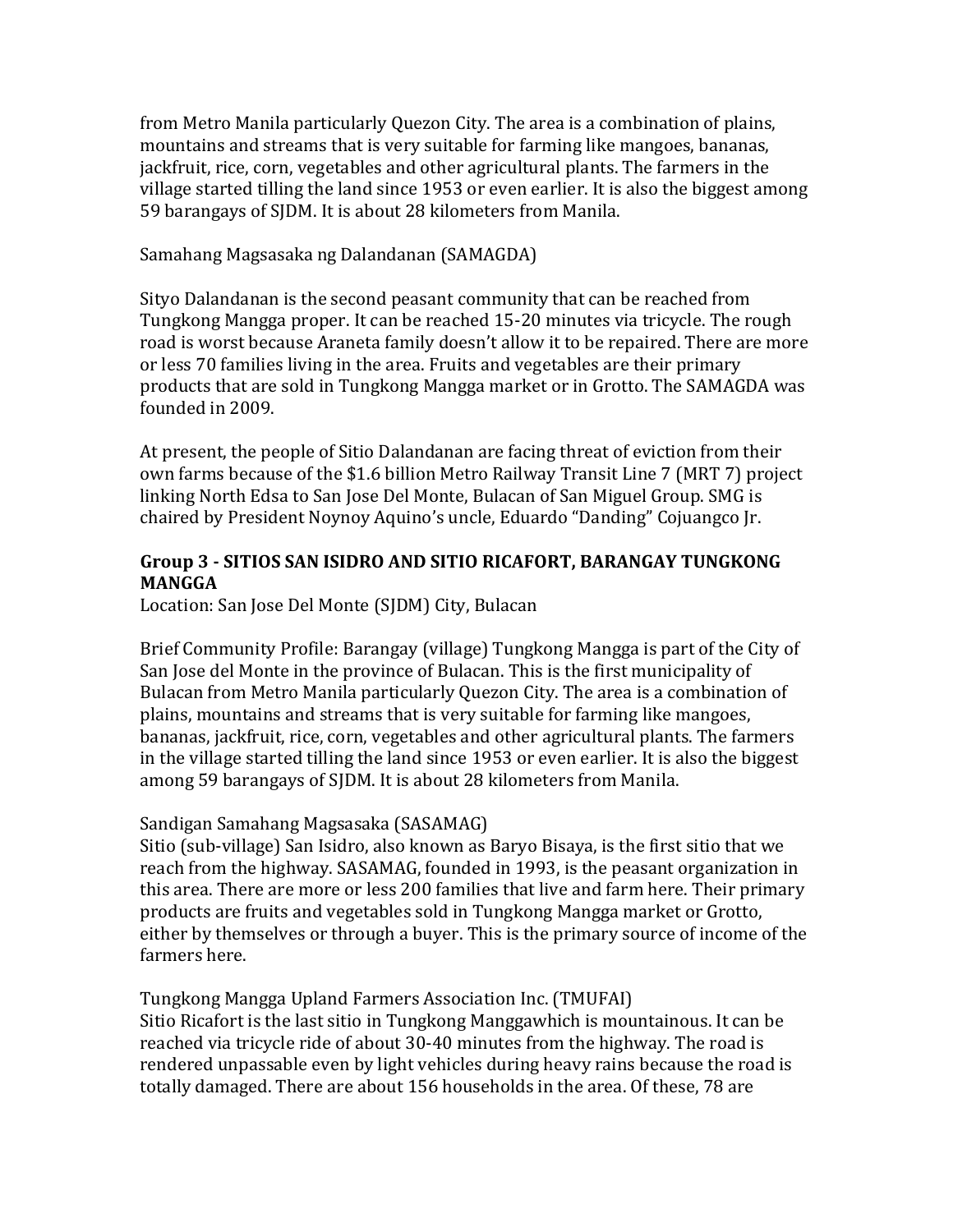members of the TMUFAI, which was founded in 1994. Fruits and vegetables are their primary products sold in Tungkong Mangga market or in Grotto.

In Sitio Ricafort, the Villar and Araneta families are two big landlords claiming the area. TMUFAI won their case against landgrabbing of Villar and until now, are cultivating their lands.

At present, the people of Sitios San Isidro/Ricafort are facing threat of eviction from their own farms because of the \$1.6 billion Metro Railway Transit Line 7 (MRT 7) project linking North Edsa to San Jose Del Monte, Bulacan of San Miguel Group. SMG is chaired by President Noynoy Aquino's uncle, Eduardo "Danding" Cojuangco Jr.

# EVENING

Group sharing or reflection from our experiences and lessons learned in the field.

# **DAY 2 - 26/11/2012 - MEETING EACH OTHER; TAKING STOCK**

8:15 Opening worship organized by NCCP

Formal welcome by Rev Rex RB Reyes, Jr., General Secretary of the NCCP

9:00 Introductions & Expectations: Getting to know each other on a human level and link expectations to the program.

What are our expectations from this workshop? (Responses from the participants)

- $\triangleright$  Active and ongoing networking at local, regional and national levels
- $\triangleright$  Share what is happening on the ground with peasants
- $\triangleright$  Solidarity and results
- $\triangleright$  Bring something to share back home
- $\triangleright$  Learn and hare stories between countries represented
- $\triangleright$  Produce a joint design for food security
- $\triangleright$  Discuss the specific cases in the Philippines and throughout Asia
- $\triangleright$  Share our food security programs
- $\triangleright$  Refresh and renew knowledge and network
- $\triangleright$  Share and learn from experiences
- $\triangleright$  Empower and share learning and my own community
- $\triangleright$  Develop a common mechanism of advocacy
- $\triangleright$  Learn how churches and faith-based NGOs can collaborate in these efforts
- $\triangleright$  A physical strategy for Food security advocacy
- $\triangleright$  Learn about the meaning of food security
- $\triangleright$  Clarify role of EAA in the efforts, including a regional voice
- $\triangleright$  Be realistic about what we can achieve so that we can really achieve our goal

### 10:30 BREAK

11:00 Sharing and appreciation of experiences with advocacy for food security and food justice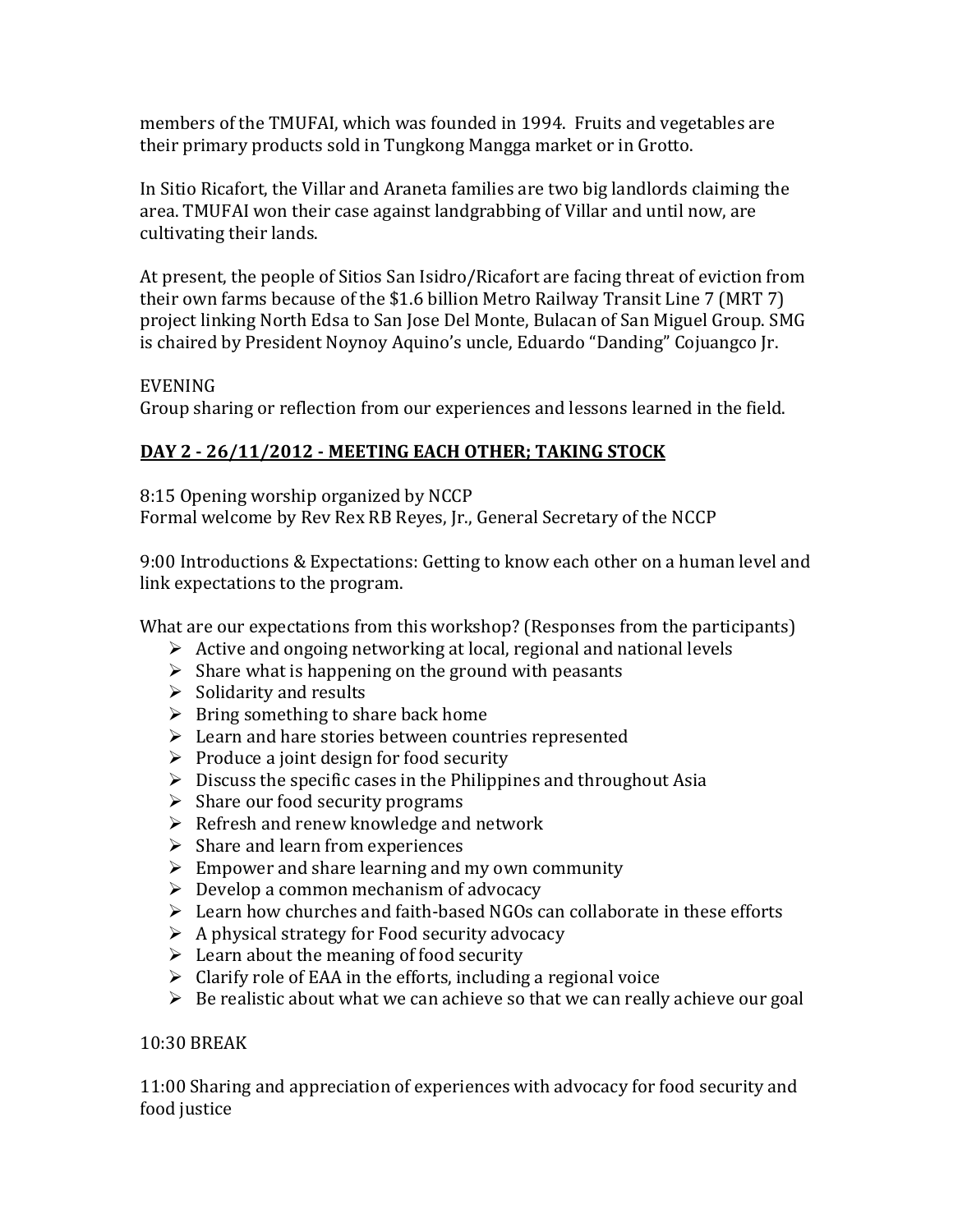To start the session by sharing and appreciating our own experiences in various advocacy domains and extract common principles.

What elements make a compelling story? (Responses from the participants)

- $\triangleright$  True and with a critical incident
- $\triangleright$  Strong opening and build up to the climax
- $\triangleright$  Needs to be related to life and human experiences
- $\triangleright$  Character development
- $\triangleright$  Concrete evidence to validate that the story is true
- $\triangleright$  A simple core message
- $\triangleright$  The length is important. Short stories are easier to remember.
- $\triangleright$  Creative presentation of your story. Story telling is an art and stories need to be shared with compassion and emotion.
- $\triangleright$  Some commonalities that go beyond the narrative
- $\triangleright$  Content needs to be relevant to the audience that you are sharing it with
- $\triangleright$  Needs to contain tangible day-to-day elements
- $\triangleright$  A good title helps
- $\triangleright$  Visuals are useful if they are available

12:30 LUNCH

14:00 Documenting our stories and experiences for ourselves and others

Based on our own experiences, develop Knowledge Assets that link common principles with illustrative written stories and two minute video testimonials.

15:30 BREAK

16:00 Documenting our stories and experiences for ourselves and others. (Continuation of activity before break.)

17:00 Participatory After-Action Review

What common principles did we hear through our sharings? (Responses from the participants)

- $\triangleright$  The scarcity myth considering the surplus production of grain and paradoxes (surplus vs shortages, waste vs lack, etc.)
- $\triangleright$  People are coming together to fight for their right to food
- $\triangleright$  Collective experience leads to common expressions
- $\blacktriangleright$  Land issues
- $\triangleright$  Injustice with regards to food
- $\triangleright$  Determination to fight the injustice
- $\triangleright$  Solidarity and sharing of our resources
- $\triangleright$  Food is at the core of our life our very being
- $\triangleright$  Minding and valuing the processes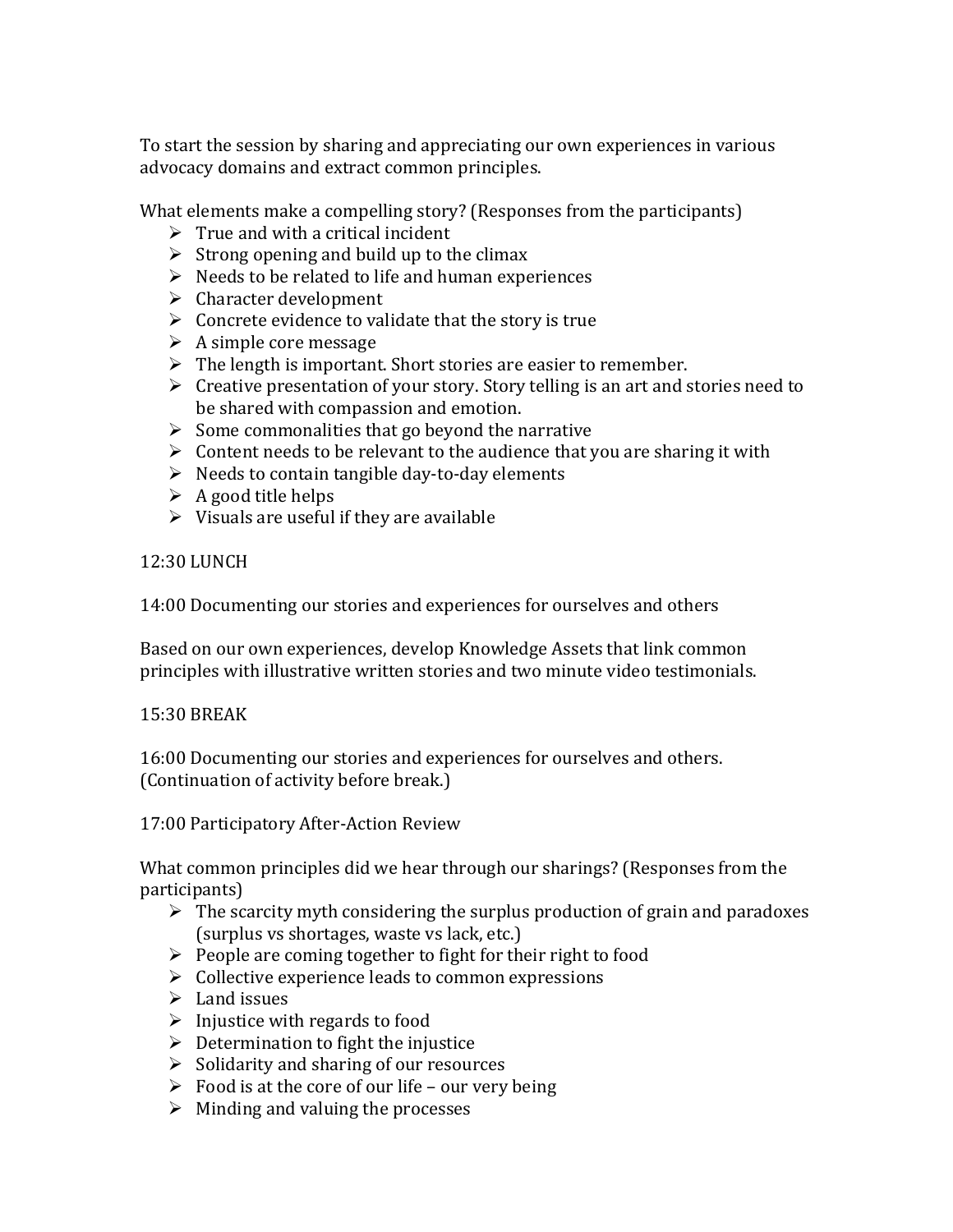- $\triangleright$  Dialogue and communication as a basis for change
- $\triangleright$  Going back to traditional methods
- $\triangleright$  Incorporate positive benefits to those affected
- $\triangleright$  Awareness building on local issues
- $\triangleright$  Joint efforts towards a common goal
- $\triangleright$  Affordability and availability
- $\triangleright$  Communication and engagement
- $\triangleright$  Land and life

17:30 Theological reflections by Mr. Vic Tagupa, Coordinator, Catholic Bishops Conference of the Philippines, National Secretariat for Social Action Inter-Diocean Sustainable Agriculture Network

18:45 What have we learned in terms of the delivery of our message? (Responses from the participants)

- $\triangleright$  Passion in the speakers' voice
- $\triangleright$  Background information shared at the beginning of the presentation
- $\triangleright$  Focus on peoples' commitment and determination
- $\triangleright$  Communicating the goals
- $\triangleright$  Alternative solutions from local communities and the potential way forward
- $\triangleright$  Less words, more photo in power point presentations
- $\triangleright$  Extent to which we engage with the audience
- $\triangleright$  Provide clear data (validated by data and evidence)
- $\triangleright$  Be goal oriented
- $\triangleright$  One liners work
- $\triangleright$  Have a key message on the last slide
- $\triangleright$  End with an action: 'What can we do?'
- $\triangleright$  Include the lessons learned in your experiences

### 19:00 DINNER

### **DAY 3 - 27/11/2012 - OUR DREAM: WHERE DO WE WANT TO GO? OUR SITUATION: WHERE ARE WE NOW?**

8:30 Morning Devotion by Ms Isabel Richardson, Executive Secretary, Madras Christian Council of Social Services

9:00 Learning From Each Other: Case Studies

Provide examples of learning from others or peers through introduction of case studies in the region. This can also inspire the dream building in the next session. Presentations by:

- Mr John Ryan Mendoza, Regional Coordinator, Sentro Kitanglad, PANGALASAG on Palm Oil, Opol, Mindanao
- **Ms Kate Briola, FIAN Philippines**
- Mr Rahmat Ajiguna, Deputy Secretary General, Asian Peasant Coalition (APC)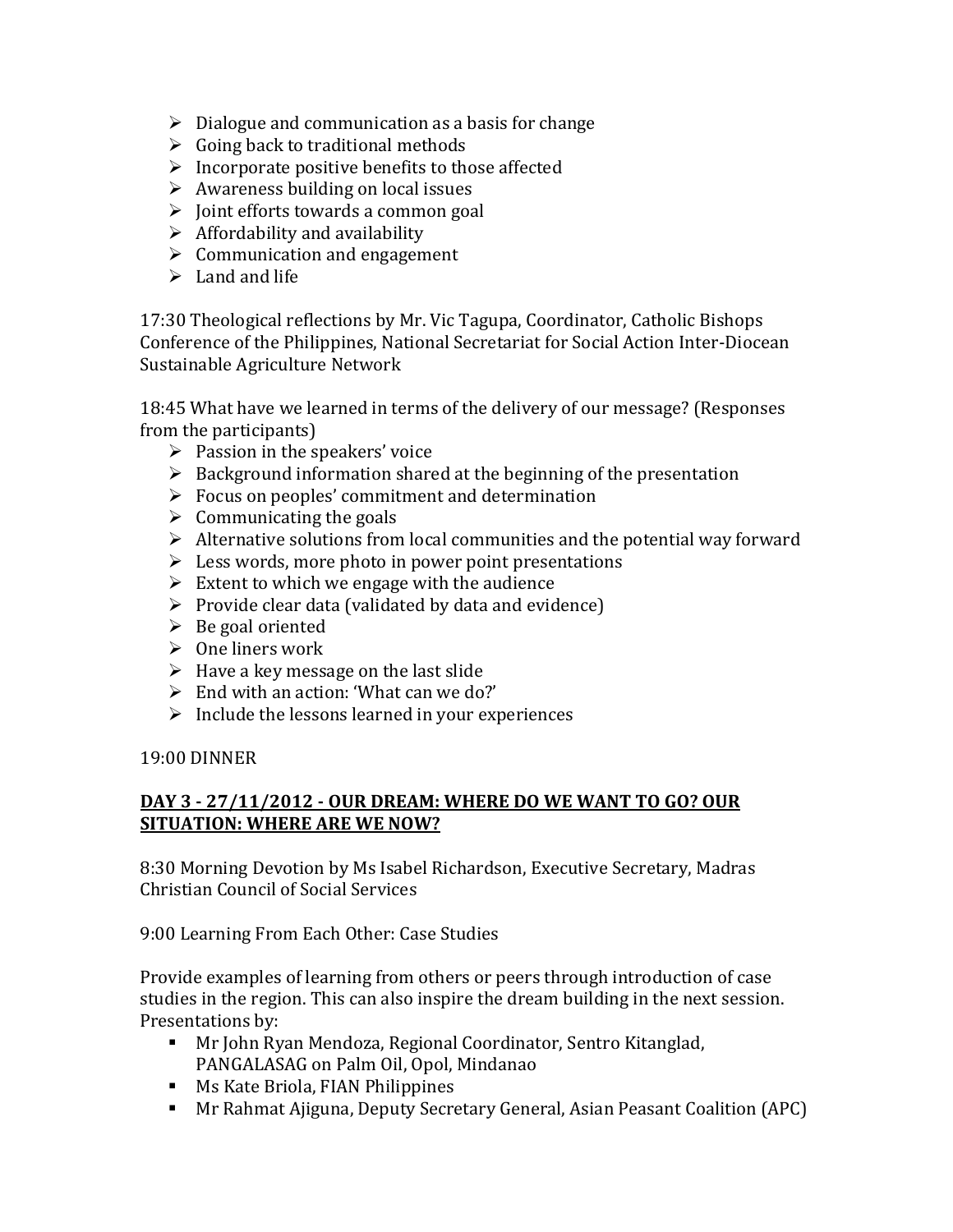- Mr Diony Yadao, Chairperson Danggayan Digiti Mannalon iti Cagayan Valley (DAGAMI) Isabela
- Dr Chito Medina, National Coordinator Magasasaka at Siyentipiko para sa Pag-unlad ng Agrikultura (MASIPAG Farmer-Scientist Partnership for Development)
- Mr Rovik Obanil, Integrated Rural Development Foundation

## 10:30 BREAK

11:00 Developing our common dream (individual, small groups and plenary)

Develop a common vision for food justice in the region that every participant feels ownership of.

What practices do we need to get to our dreams? (Responses from the participants)

- $\triangleright$  Human rights
- $\triangleright$  Access to food
- $\triangleright$  Safeguard biodiversity
- $\triangleright$  Being the change
- $\triangleright$  Land distribution and reform
- $\triangleright$  Appropriate technology
- $\triangleright$  Empathy and solidarity with those who suffer
- $\triangleright$  Participation and good governance
- $\triangleright$  Awareness and information
- $\triangleright$  Partnerships and networks
- $\triangleright$  Equal opportunities
- $\triangleright$  Dialogue with stakeholders
- $\triangleright$  Faith connection and grounding
- $\triangleright$  Global alliance/partnership for food

# 12:30 LUNCH

14:00 Developing Our Common Dream

### 15:30 BREAK

16:00 Where Are We Now in Relation to Our Dream? : Introduction to Developing a Theory of Change

From the individual and common dreams of the participants, extract together the key strategic areas ('practices') that lead to this dream. Groups assess their own competence on the various strategic areas defined. Participants understand the theory of change process.

Exercise: How far have we achieved so far?

**Level 1 – We know that this is important but we don't know what to do yet**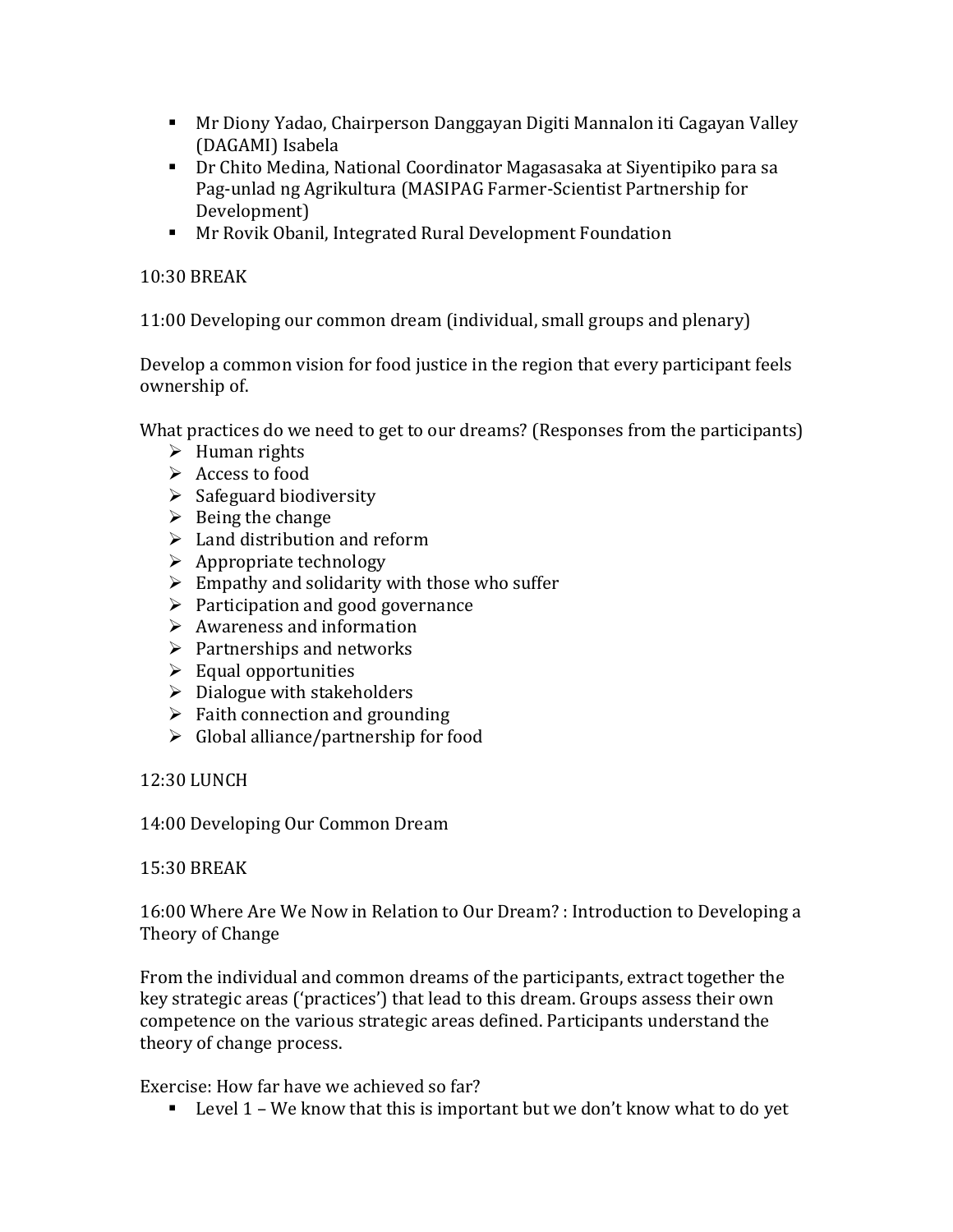- Level 2 We know what to do but have not taken action yet
- Level 3 We take action from time to time
- $\blacksquare$  Level 4 We take regular and systematic action
- $\blacksquare$  Level 5 Our action has become natural. It is a part of our lifestyle

17:30 Theological reflections by Dr Carminia 'Chin Chin' A. Gutierrez, Founding Chairperson and President of Alaga Lahat

## 19:00 DINNER

## **DAY 4 - 28/11/2012 - MOVING FORWARD**

8:30 Morning Worship by Dr Rommel F Linatoc, Program Secretary, NCCP

9:00 Regional and Global food security architecture: Instruments for accountability and food justice advocacy

Basic information provided on the major policy instruments and processes on food security regionally and globally. Further discussion will be encouraged through the global café approach.

Presentations by:

- Ms Amy Padilla, Program Manager at the People's Coalition on Food Sovereignty (PCFS)
- Avinash 'Samar' Pandey, Programme Coordinator, Right to Food Programme, Asian Legal Resource Centre, Asian Human Rights Commission
- Hon. Rafael V. Mariano, House of Representatives, ANAKPAWIS Partylist

### 10:30 BREAK

11:00 Planning for Action Based on Common Visions and Self-Assessment

Developing action plans for individuals, sub-groups and the entire group re: the chosen strategic areas. Participants themselves set their own indicators for success and request support from other EAA members

Self-Assessment on Food Justice Competency

- 1. Go into groups
- 2. Discuss for each practice:
	- Which level? Group members share which level of competency they think we are at
	- Why? Group members share their reasons/explanations/stories to validate their proposed level
	- Agree: The group needs to agree on a level

### 12:00 LUNCH